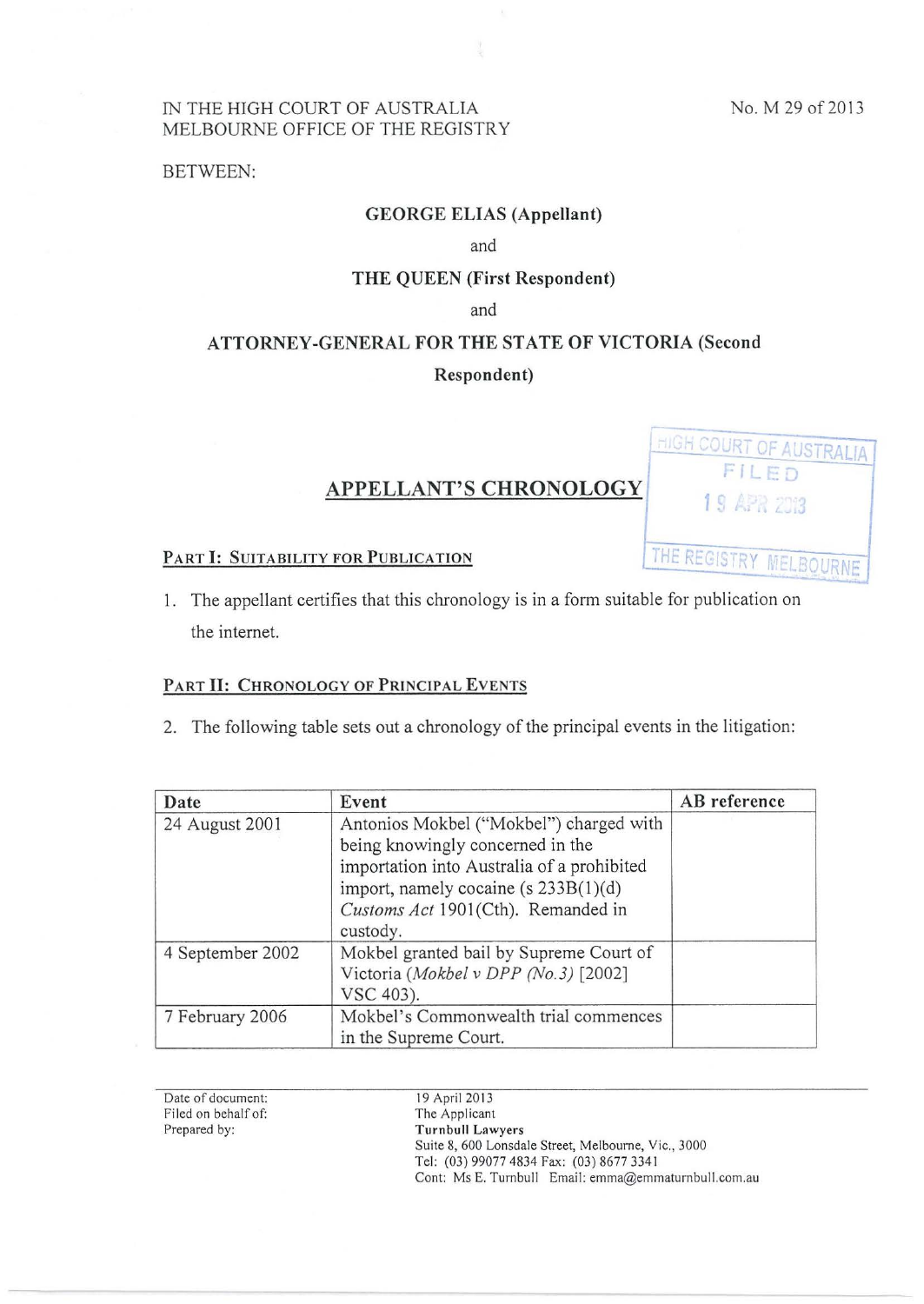| Crown Prosecutor commences final<br>address.                                                                                                                                                                                                                                                                                                                                                                                                                                                                                                                                                                                     |                                                                                                                                         |
|----------------------------------------------------------------------------------------------------------------------------------------------------------------------------------------------------------------------------------------------------------------------------------------------------------------------------------------------------------------------------------------------------------------------------------------------------------------------------------------------------------------------------------------------------------------------------------------------------------------------------------|-----------------------------------------------------------------------------------------------------------------------------------------|
| Crown seeks an order revoking Mokbel's<br>bail. Gillard J rules that bail will be<br>revoked at the conclusion of counsel's<br>addresses anticipated to be on 21 March<br>2006.                                                                                                                                                                                                                                                                                                                                                                                                                                                  |                                                                                                                                         |
| Court informed that Mokbel is missing and<br>had not been seen since 5:00 pm the<br>previous evening when he reported to the<br>police station. Warrant issued for his<br>arrest. Trial continues in Mokbel's<br>absence.                                                                                                                                                                                                                                                                                                                                                                                                        |                                                                                                                                         |
| Jury returns verdict of guilty.                                                                                                                                                                                                                                                                                                                                                                                                                                                                                                                                                                                                  |                                                                                                                                         |
| Mokbel sentenced to 12 years<br>imprisonment with a non-parole period of<br>9 years for the Commonwealth charge ( $R \nu$<br>Mokbel [2006] VSC 119).                                                                                                                                                                                                                                                                                                                                                                                                                                                                             |                                                                                                                                         |
| Dates of offending contained in count 1 as                                                                                                                                                                                                                                                                                                                                                                                                                                                                                                                                                                                       |                                                                                                                                         |
|                                                                                                                                                                                                                                                                                                                                                                                                                                                                                                                                                                                                                                  |                                                                                                                                         |
|                                                                                                                                                                                                                                                                                                                                                                                                                                                                                                                                                                                                                                  |                                                                                                                                         |
| Supreme Court of Greece orders<br>extradition.                                                                                                                                                                                                                                                                                                                                                                                                                                                                                                                                                                                   |                                                                                                                                         |
| Mokbel surrendered to Australian Federal<br>Police and extradited.                                                                                                                                                                                                                                                                                                                                                                                                                                                                                                                                                               |                                                                                                                                         |
| one count of attempting to pervert the<br>course of justice (Common law)<br>(Count 1);<br>one count of trafficking in a large<br>۰<br>commercial quantity of<br>methylamphetamine (s 71 of the<br>Drugs, Poisons & Controlled<br>Substances Act 1981 (Vic)) (Count 2);<br>one count of knowingly dealing with<br>proceeds of crime (s 194(2) of the<br>Crimes Act 1958 (Vic)) (Count 3);<br>one count of possession of cannabis (s<br>73 of the Drugs, Poisons & Controlled<br>Substances Act 1981 (Vic)) (Count 4);<br>three counts of possessing an<br>unregistered category A longarm<br>firearm (s 6A(1) of the Firearms Act |                                                                                                                                         |
|                                                                                                                                                                                                                                                                                                                                                                                                                                                                                                                                                                                                                                  | alleged against Elias.<br>Mokbel arrested in Greece.<br>Elias arrested and placed in custody.<br>Elias arraigned and pleaded guilty to: |

 $\mathcal{L}^{\text{max}}_{\text{max}}$ 

 $\sim 10^{-10}$